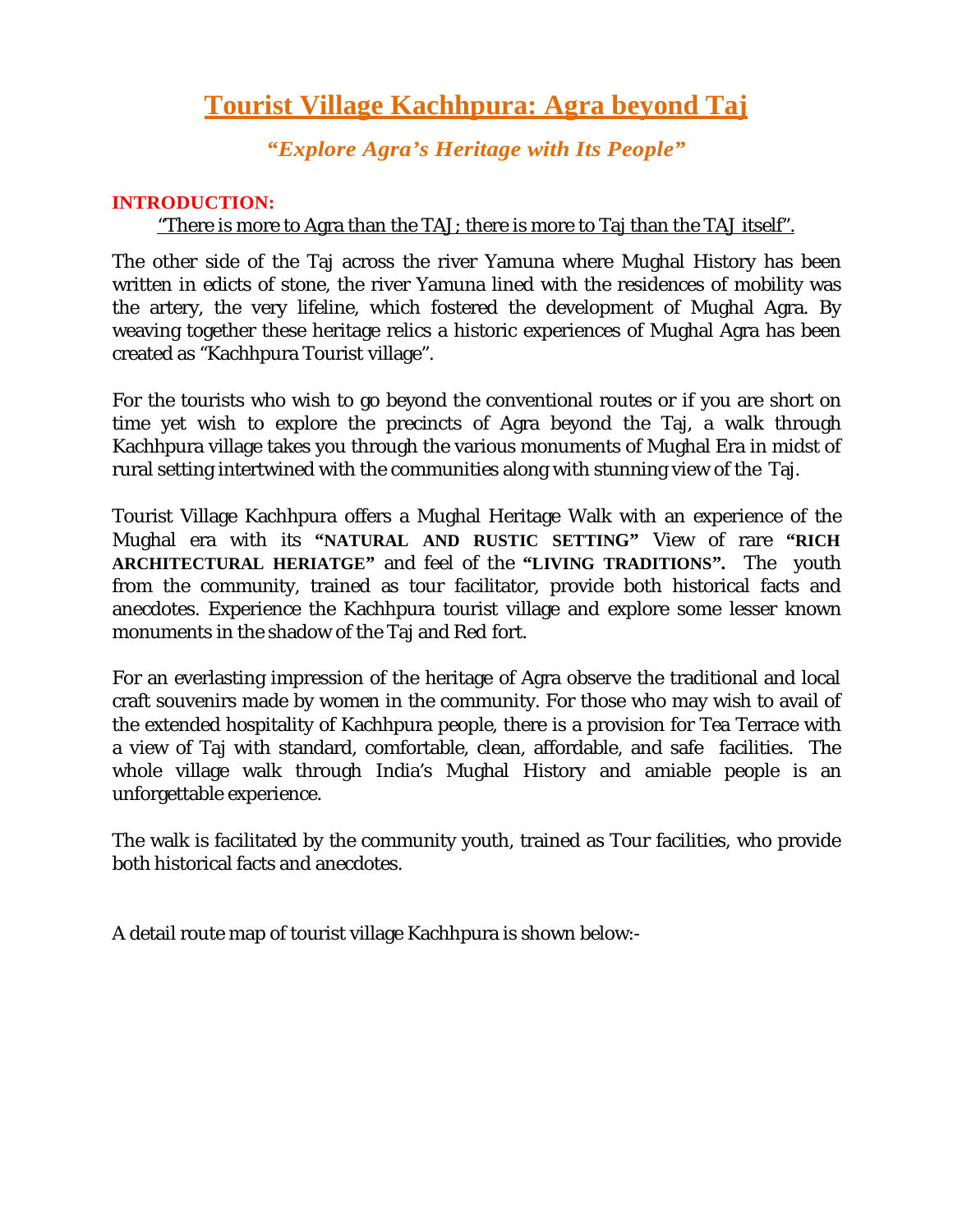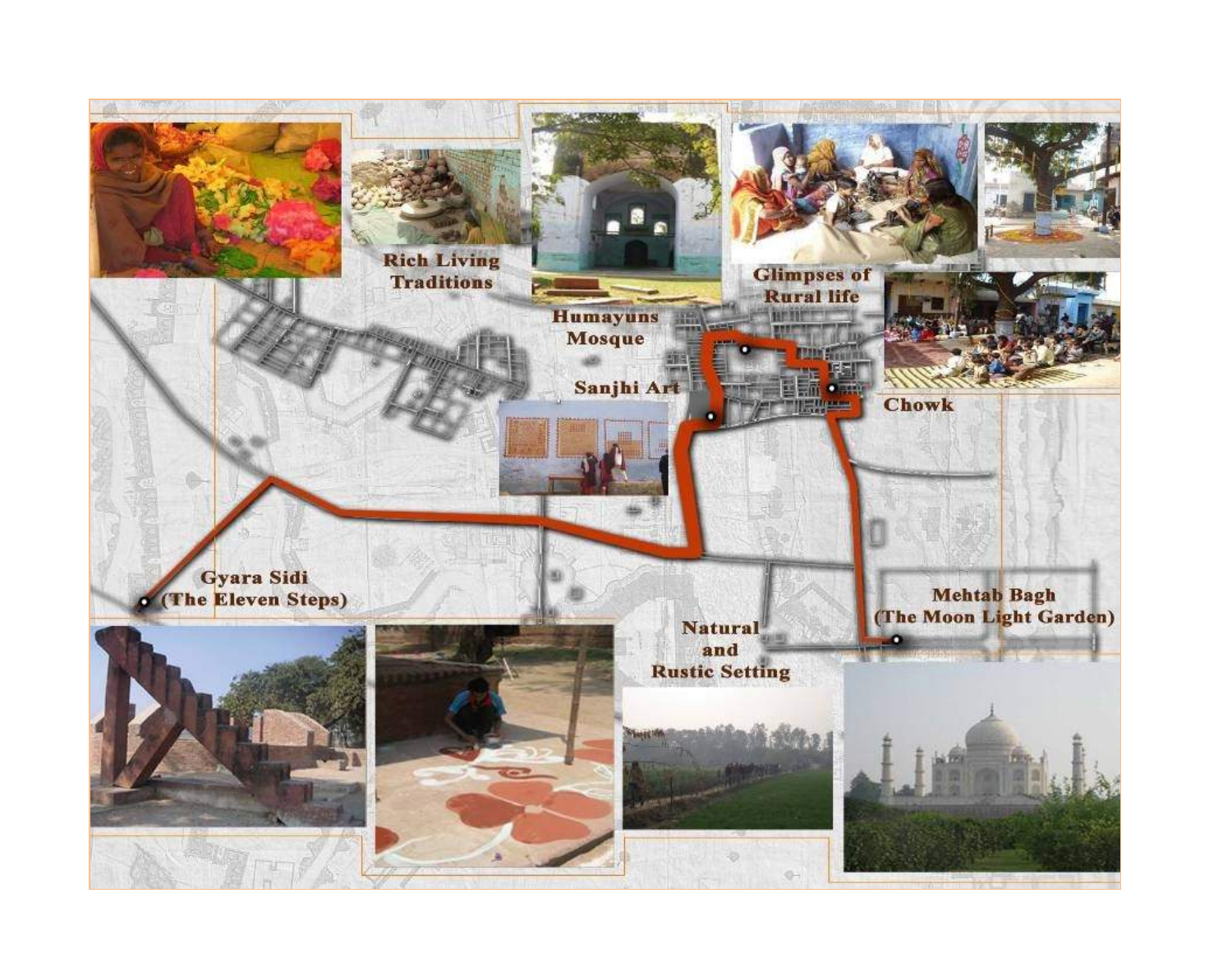#### **MAIN ATTRACTION OF KACHHPURA TOURIST VILLAGE:**

The main attractions of the village include:

- **1.** Visit to the three significant **Mughal Era monuments** which are rich in architectural heritage- Gyarah Sidi, Humayun Mosque and Mehtab Bagh
	- **Gyarah Sidi (Eleven Steps)** is a lesser known monument at the starting of the tourist village walk. After Babar, his eldest son Humayun ascended the Mughal throne. Humayun had keen interest in astrology. He built Jantar-Mantar, a set of monuments that enabled Humayun to study the star constellations. Today, only small parts of Jantar-Mantar remain and are known as the Gyarah Sidi or eleven steps. The Gyarah Sidi is carved out of a single block of stone. It sits at the edge of River Yamuna providing a view of the Taj Mahal and Agra Fort.
	- **Humayu Mosque** is another important monument which is situated inside the village. This is a peculiar kind of mosque ever built by Mughals in India. Within the compound there are several sandstones engraved graves associated with the Mughals.
	- The **Moonlight** garden **(Mehtab Bagh):** Mehtab meaning moon was probably planned to view Taj in the moonlight when its beauty is mirrored in the River Yamuna and the river reflects back new colors on the Taj. The garden has excellent architecture and irrigation methodology to see and also provides a brilliant opportunity to photo shoot in Mehtab Bagh from the backyard of Taj.
- **2. Village Experience:** A narrow bridle path though agriculture fields take visitors into the ancient village of Kachhpura, associated with the history of Taj Mahal. Kachhpura village was originally the property of the Hindu King of Kachh, Raja Maan Singh; who also owned the lands on which Taj Mahal stands. According to the Shahjahan-Nama, Emperor Shahjahan compensated Raja Maan Singh with four huge palaces to acquire the site for building the Taj Mahal as a memorial to his beloved wife, Mumtaz Mahal.
	- Kachhpura provides an insight into the local culture and rural life of the region. Glimpses of traditional lifestyle of the villagers are seen through few elders smoking hookah, shoe making, local village gym, visit to a typical community household (living area, cooking area, religious area, etc). The streets are adorned with brightly coloured small houses with elaborate doorway and niches which were used for lighting the house with candles or diyas historically. The walls are painted with **Sanjhi art** associated with the Braj culture of the region done using natural colours like terracotta, lime etc. The village school situated near courtyard is also a major attraction for tourists.